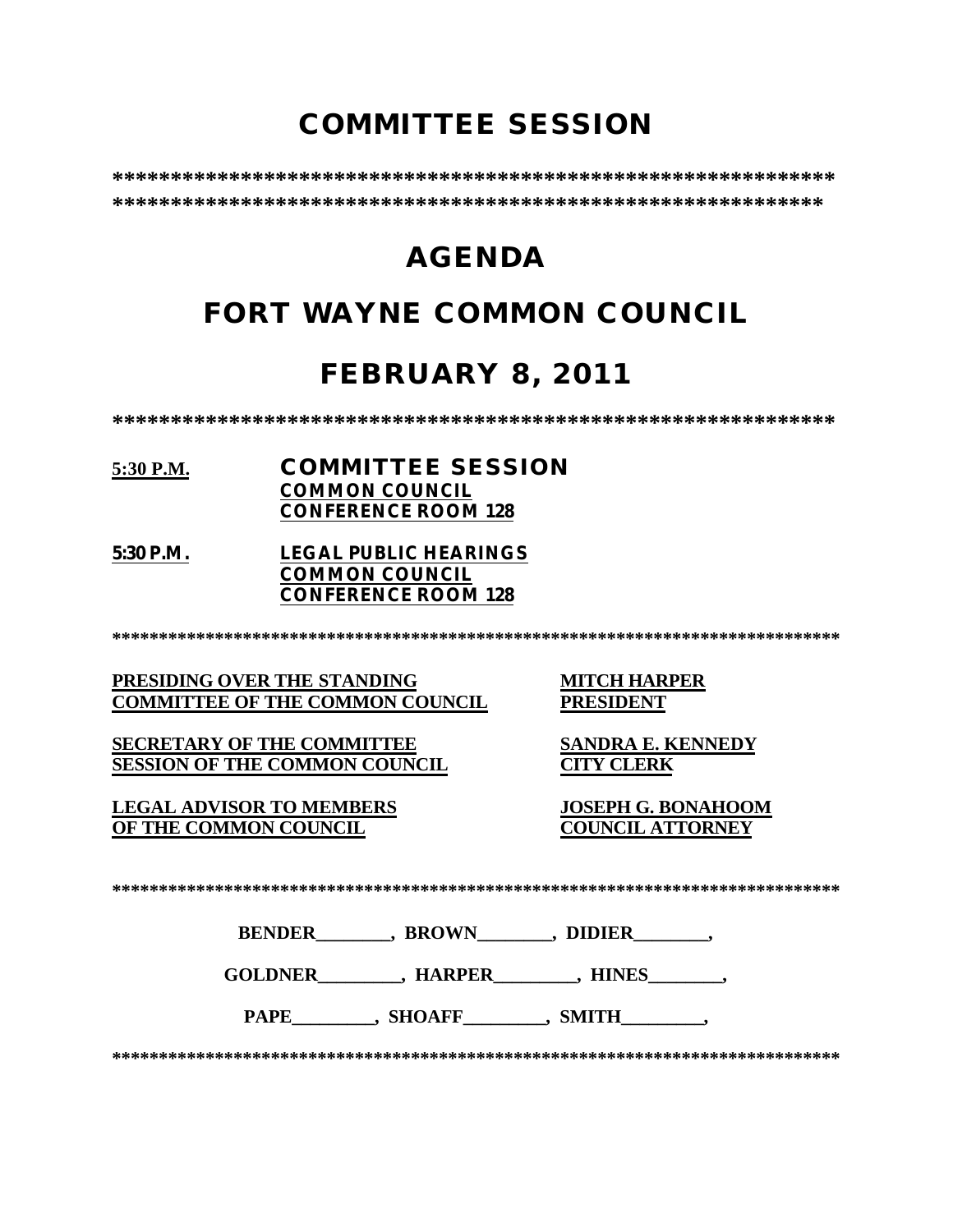**\*\*\*\*\*\*\*\*\*\*\*\*\*\*\*\*\*\*\*\*\*\*\*\*\*\*\*\*\*\*\*\*\*\*\*\*\*\*\*\*\*\*\*\*\*\*\*\*\*\*\*\*\*\*\*\*\*\*\*\*\*\*\*\*\*\*\*\*\*\*\*\*\*\*\*\*\*\***

# **ORDER OF THE AGENDA**

**\*\*\*\*\*\*\*\*\*\*\*\*\*\*\*\*\*\*\*\*\*\*\*\*\*\*\*\*\*\*\*\*\*\*\*\*\*\*\*\*\*\*\*\*\*\*\*\*\*\*\*\*\*\*\*\*\*\*\*\*\*\*\*\*\*\*\*\*\*\*\*\*\*\*\*\*\*\***

### **1. ROLL CALL**

### **2. ADOPTION OF THE AGENDA**

- **3. LEGAL PUBLIC HEARINGS PAGE 3**
- **4. PRIOR APPROVAL REQUESTS PAGE 4**
- **5. DISCUSSION OF PENDING ORDINANCES AND RESOLUTIONS – PAGES 5 THRU 7**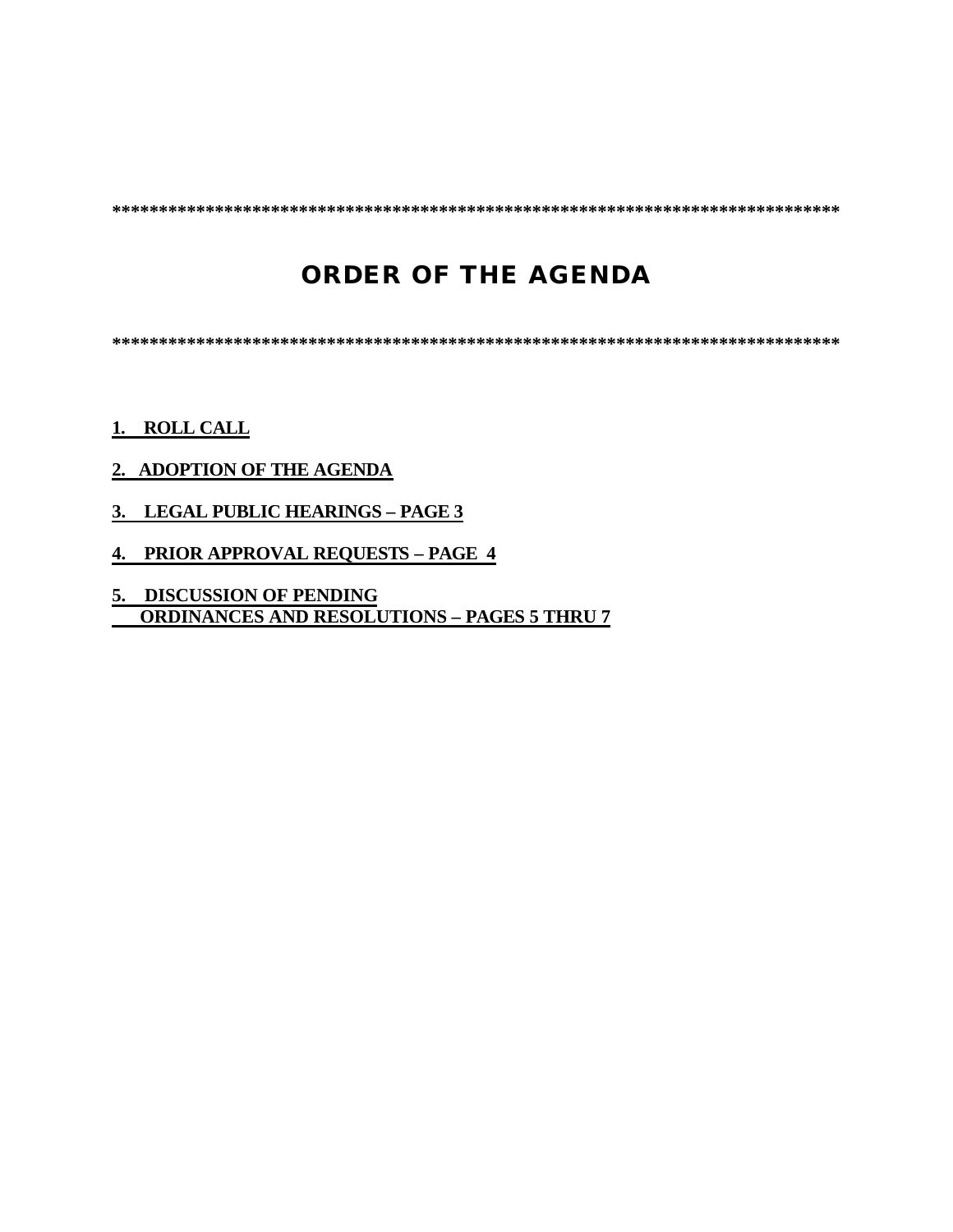## **LEGAL PUBLIC HEARINGS**

### **FINANCE COMMITTEE**

### **THOMAS E. SMITH – CHAIR ELIZABETH M. BROWN – CO-CHAIR ALL COUNCIL MEMBERS**

#### **A-11-01-12**

**AN ORDINANCE appropriating monies into certain accounts for the 2011 Budgets of various funds and departments of the City of Fort Wayne, reducing the unappropriated and unobligated balance of the particular fund involved as required to meet obligations for the remainder of 2011**

**Total amount \$3,340,394**

#### **R-11-01-18**

**A CONFIRMING RESOLUTION designating an "Economic Revitalization Area" under I.C. 6-1.1-12.1 for property commonly known as 200 Sixth Street, Fort Wayne, Indiana 46802 (Advantage Direct 365 Corporation)**

**Total cost of \$740,599 – will purchase and Install new manufacturing equipment – two Full-time jobs will be created**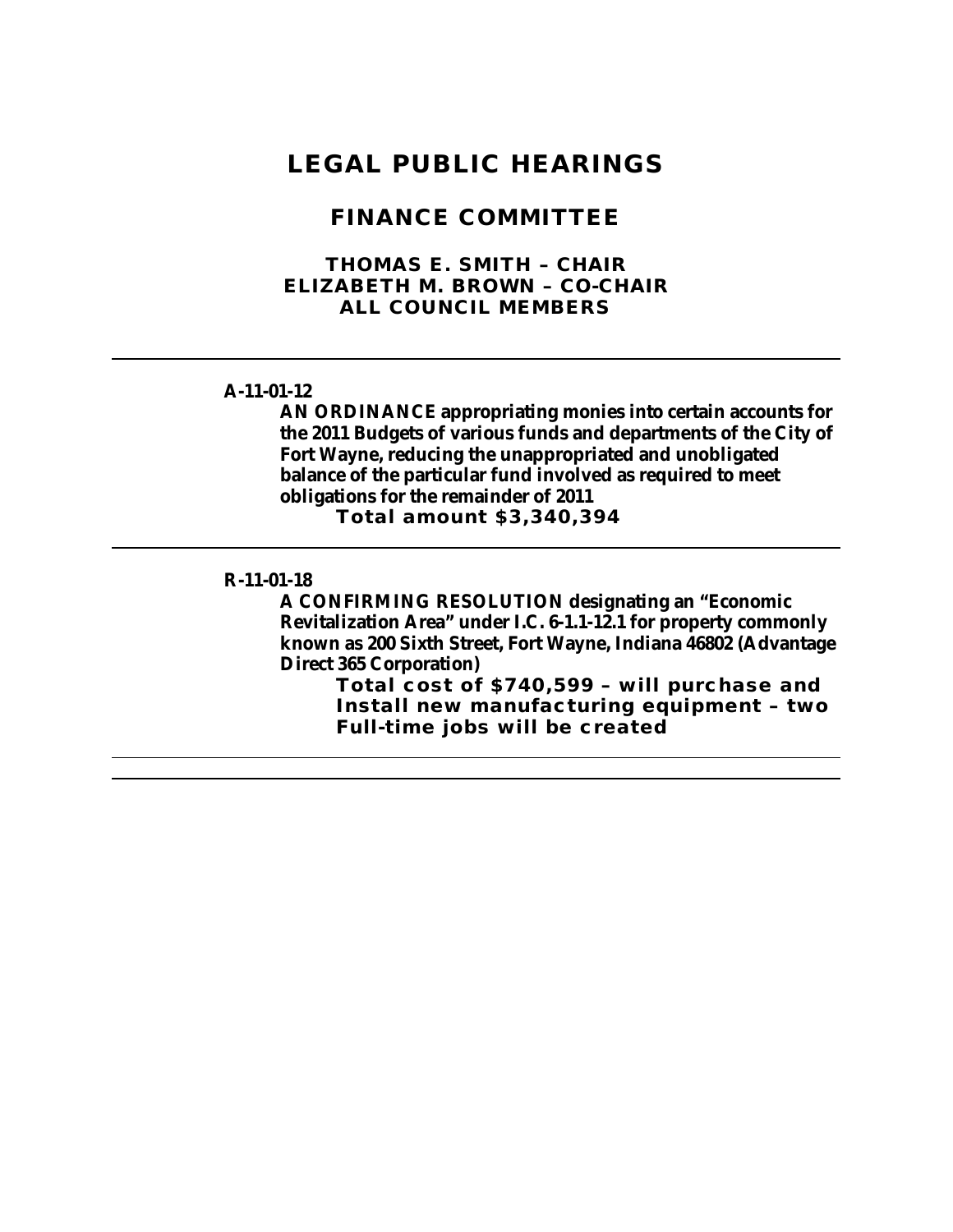# **PRIOR APPROVAL REQUEST**

### **FINANCE COMMITTEE**

### **THOMAS E. SMITH – CHAIR ELIZABETH M. BROWN – CO-CHAIR ALL COUNCIL MEMBERS**

**"PRIOR APPROVAL REQUEST" the Purchasing Department Requests a Prior Approval for the purchase and installation of data cabling for the building at 200 East Berry awarded to Martell Electric at a total cost of \$570,000**

**"PRIOR APPROVAL REQUEST" the Purchasing Department requests the purchase of network equipment for the building at 200 East Berry to be purchased from Netech Corporation of Indiana State Contract (QPA) 10120 at a total cost of \$456,000** 

### **PUBLIC WORKS COMMITTEE**

**KAREN E. GOLDNER – CHAIR TIM PAPE – CO-CHAIR ALL COUNCIL MEMBERS**

### **"PRIOR APPROVAL REQUEST" the Purchasing Department requests**

**on** 

**Behalf of the Street Department for the purchase of additional road salt. Due to repeated snow events they are requesting approval to increase the salt budget and related PO with Cargill salt by \$300,000**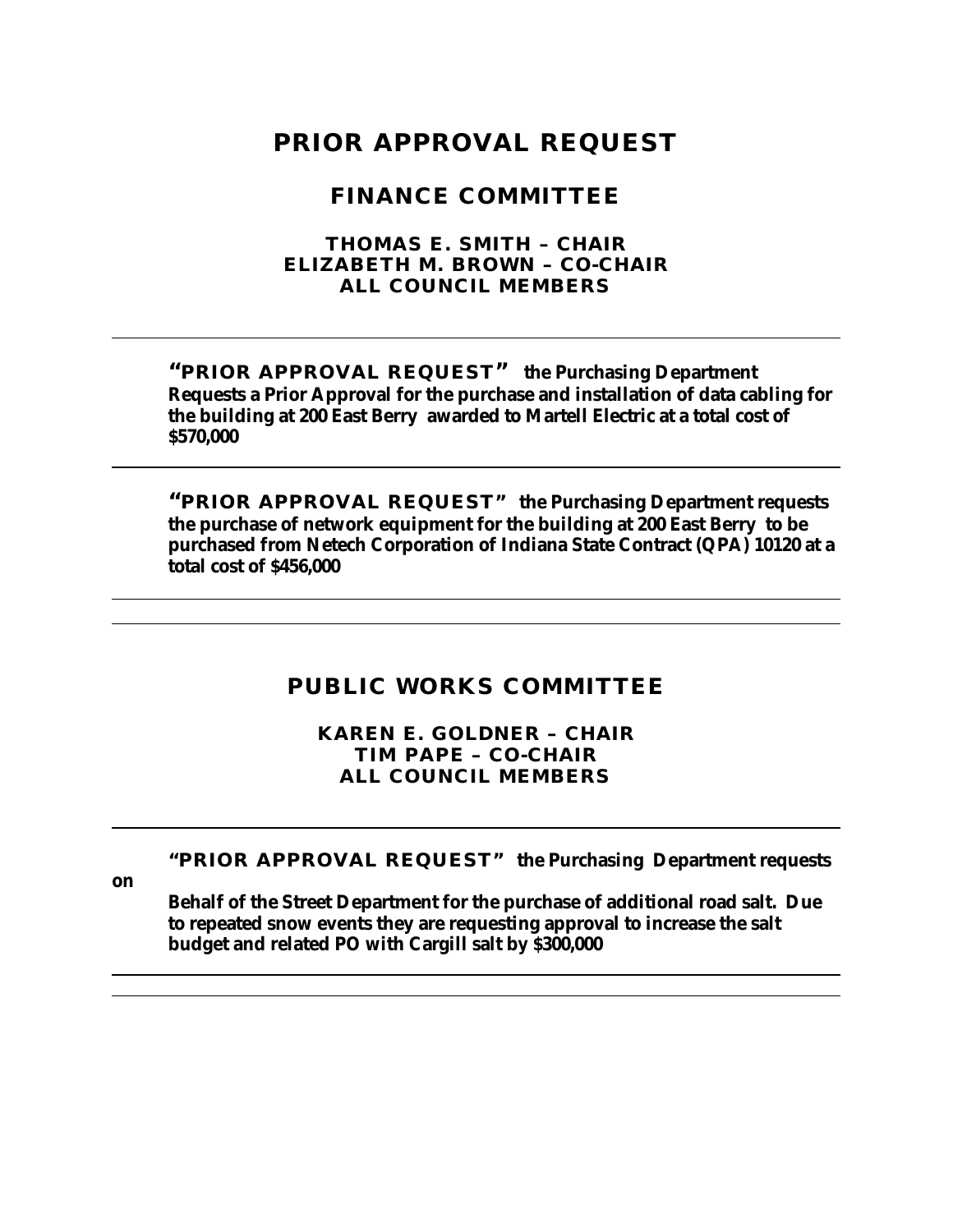# **ORDINANCES AND RESOLUTIONS UP FOR DISCUSSION**

**\*\*\*\*\*\*\*\*\*\*\*\*\*\*\*\*\*\*\*\*\*\*\*\*\*\*\*\*\*\*\*\*\*\*\*\*\*\*\*\*\*\*\*\*\*\*\*\*\*\*\*\*\*\*\*\*\*\*\*\*\*\***

# **CITY UTILITIES COMMITTEE**

### *Glynn A. Hines - Chair Marty Bender – Co-Chair All Council Members*

### **ACTION**

### **S-11-01-21**

**AN ORDINANCE approving Beckett's Run Relief Interceptor-Phase 1: Res. #2223-2009, W.O. #75411 between S.J. Louis Construction, Inc. and the City of Fort Wayne, Indiana, in connection with the Board of Public Works Total cost of \$5,918,973** 

**Prior Approval was received 1-11-11**

### **S-11-01-20**

**AN ORDINANCE approving Cipp 2010 small diameter package #3: Res. #2316-2010 – WO 75450 between Insituform and the City of Fort Wayne, Indiana, in connection with the Board of Public Works**

**Total cost of \$1,017,443**

# **FINANCE COMMITTEE**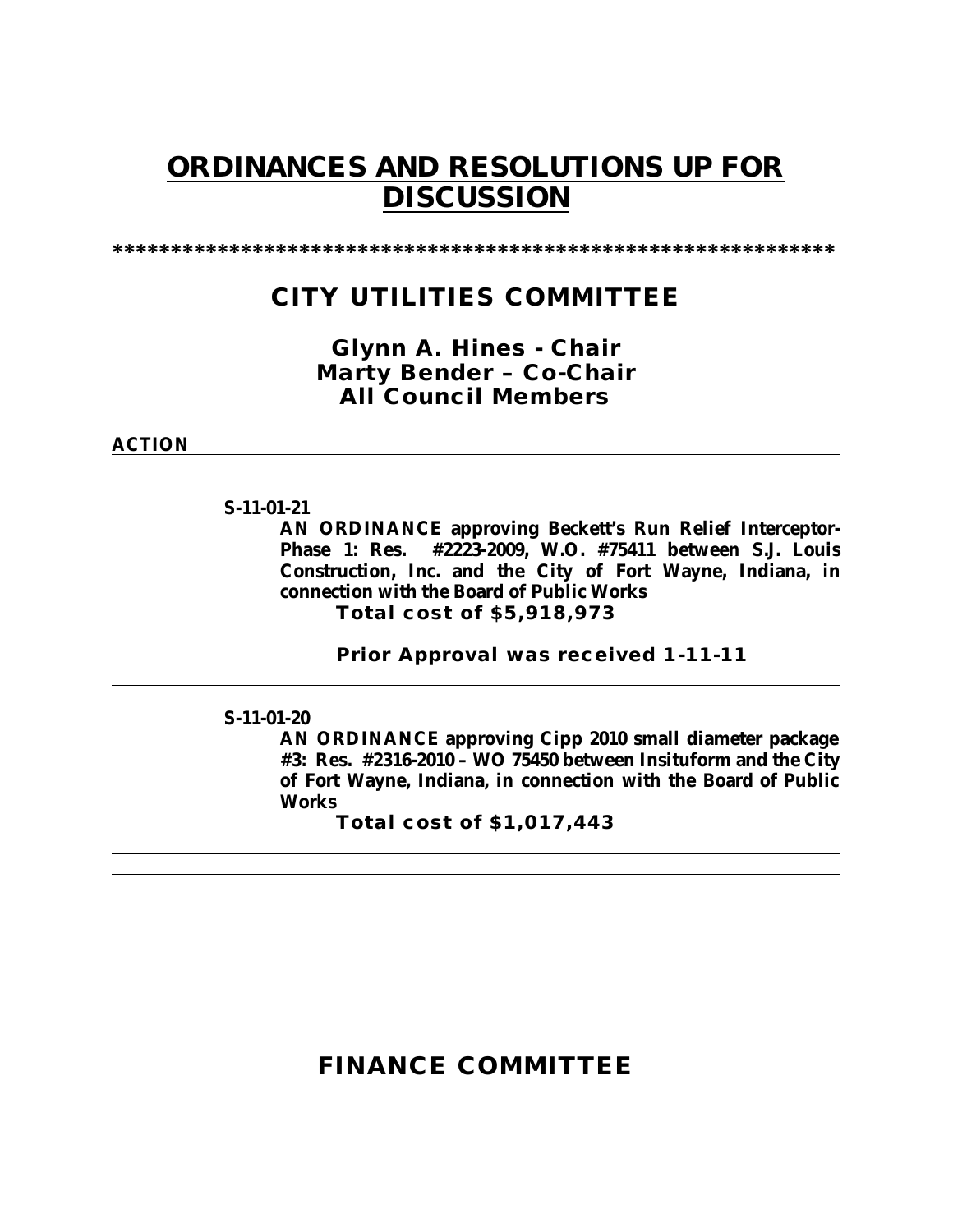### *Thomas E. Smith – Chair Elizabeth M. Brown – Co-Chair All Council Members*

### **ACTION**

#### **S-11-01-19**

**AN ORDINANCE approving the awarding of contract for Aircard Service by the City of Fort Wayne, Indiana, by and through its Department of Purchasing and Verizon for the Fort Wayne Police Department**

**Total cost of \$126,042**

### **S-11-01-16**

**AN ORDINANCE approving the awarding of ITB #3278 – Foellinger Theater Roof Improvement by the City of Fort Wayne, Indiana, by and through its Department of Purchasing and CMS Roofing, Inc. for the Fort Wayne Parks and Recreation Department** 

**Total cost of \$160,290**

#### **A-11-01-12**

**AN ORDINANCE appropriating monies into certain accounts for the 2011 Budgets of various funds and departments of the City of Fort Wayne, reducing the unappropriated and unobligated balance of the particular fund involved as required to meet obligations for the remainder of 2011**

**Total amount \$3,340,394**

#### **R-11-01-18**

**A CONFIRMING RESOLUTION designating an "Economic Revitalization Area" under I.C. 6-1.1-12.1 for property commonly known as 200 Sixth Street, Fort Wayne, Indiana 46802 (Advantage Direct 365 Corporation)**

**Total cost of \$740,599 – they will purchase equipment and two full-time jobs will be created**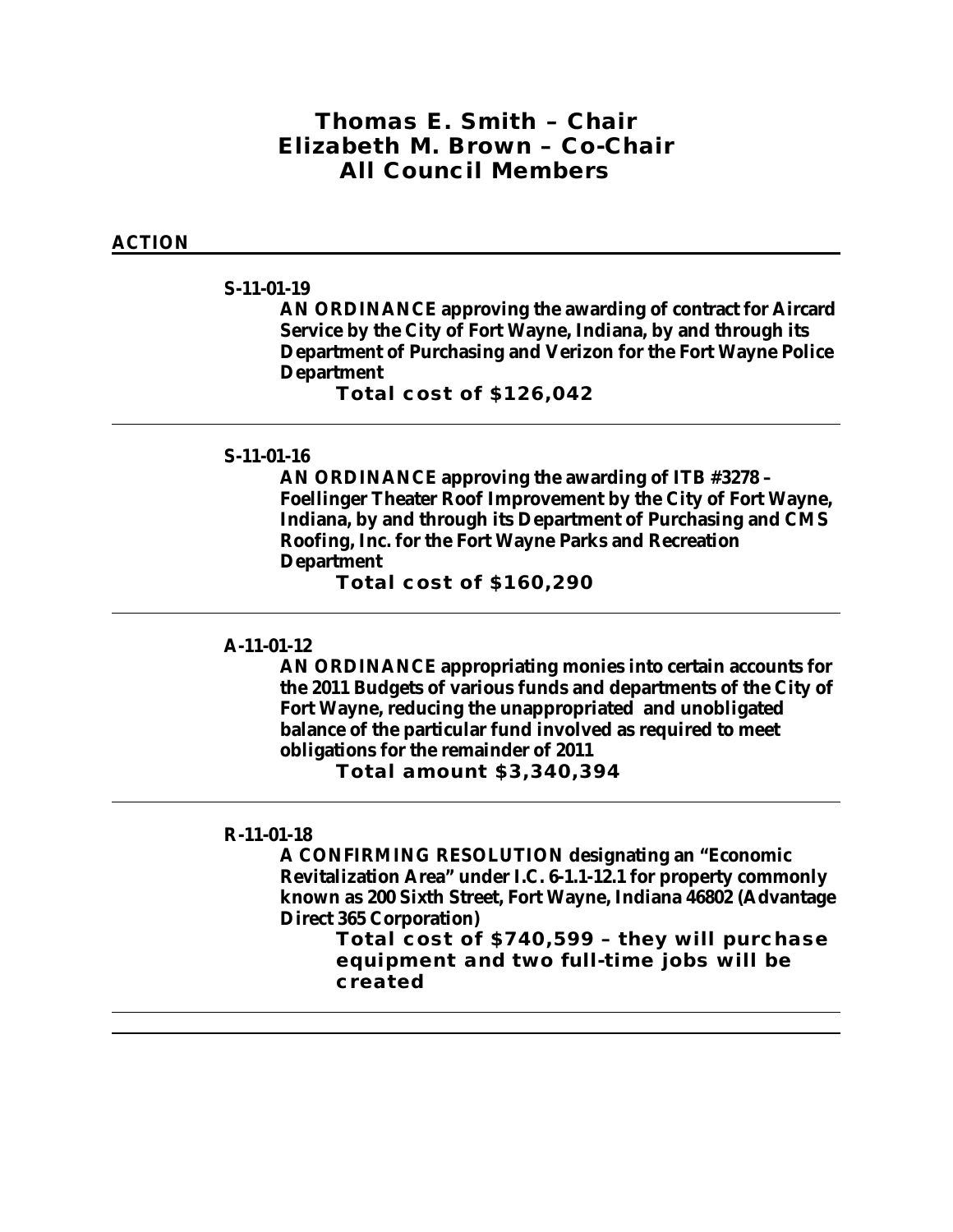## **REGULATIONS COMMITTEE**

### *John Shoaff – Chair Thomas F. Didier – Co-Chair All Council Members*

#### **ACTION**

### **Z-10-11-13**

**AN ORDINANCE amending the City of Fort Wayne Zoning Map No. D-02 (Sec. 7 of Wayne Township) Rezone property from R-1 Single Family Residential to CM1 – Professional Offices – 1834 Getz Road**

#### **Z-11-01-02**

**AN ORDINANCE amending the City of Fort Wayne Zoning Map No. O-06 (Sec. 1 of Wayne Township)**

**Construction of a student housing building totaling 1,648 square feet – located intersection of East Washington Blvd. and Walter Street (Section 1 of Wayne Township)**

# **PUBLIC WORKS COMMITTEE**

### **No Ordinances or Resolutions up for discussion**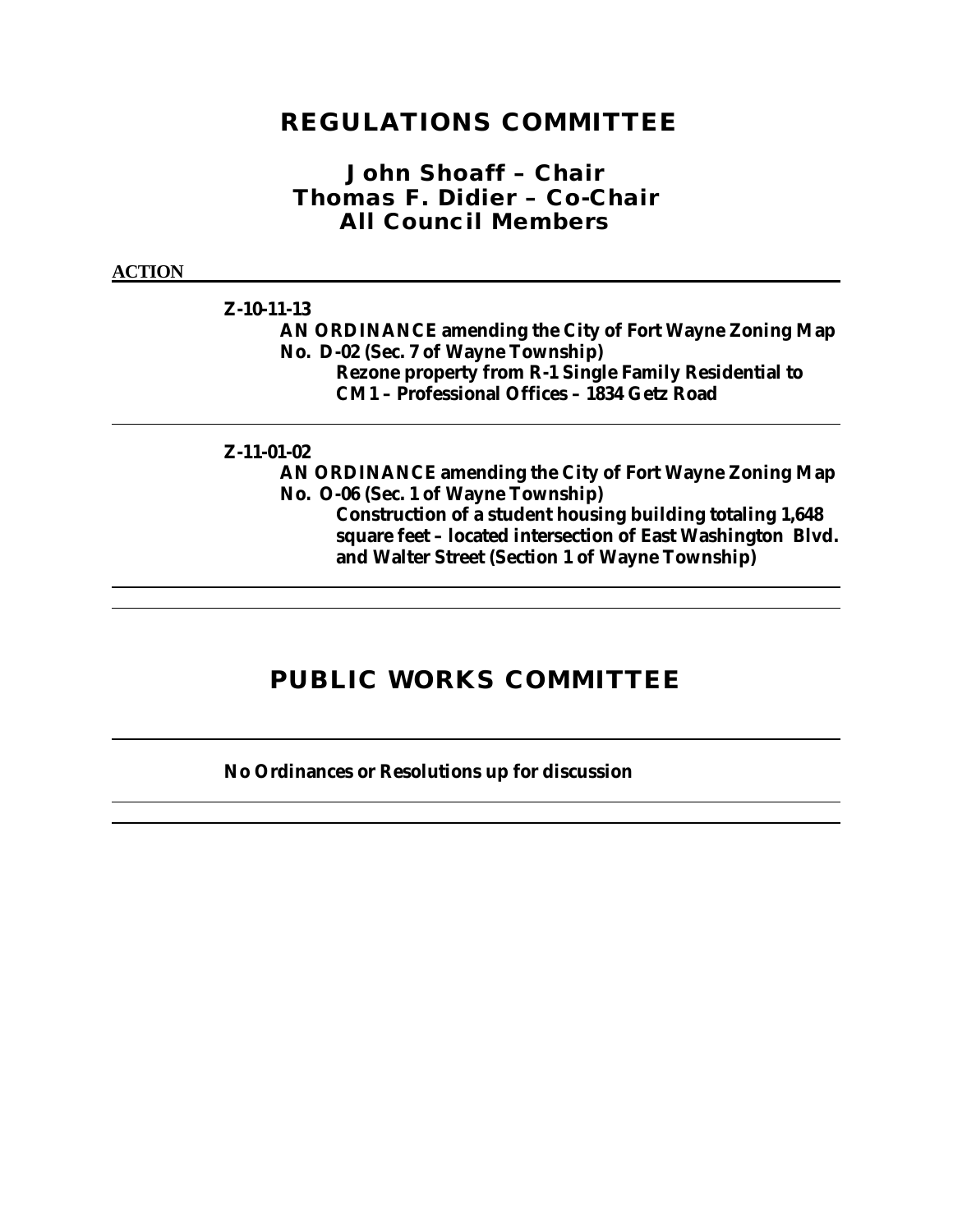# **REGULAR SESSION**

# **AGENDA**

# **FORT WAYNE COMMON COUNCIL**

# **FEBRUARY 8, 2011**

### **REGULAR SESSION IMMEDIATELY FOLLOWING COMMITTEE SESSION COMMON COUNCIL CHAMBERS ROOM 126**

**PRESIDING OVER THE STANDING MITCH HARPER COMMITTEE OF THE COMMON COUNCIL PRESIDENT**

**SECRETARY OF THE REGULAR SANDRA E. KENNEDY SESSION OF THE COMMON COUNCIL CITY CLERK**

**OF THE COMMON COUNCIL** 

**LEGAL ADVISOR TO MEMBERS JOSEPH G. BONAHOOM**

**BENDER\_\_\_\_\_\_\_\_, BROWN\_\_\_\_\_\_\_\_\_, DIDIER\_\_\_\_\_\_\_\_\_,**

**GOLDNER\_\_\_\_\_\_\_\_\_, HARPER\_\_\_\_\_\_\_\_\_, HINES\_\_\_\_\_\_\_\_\_,**

PAPE\_\_\_\_\_\_\_\_, SHOAFF\_\_\_\_\_\_\_\_, SMITH\_\_\_\_\_\_\_\_,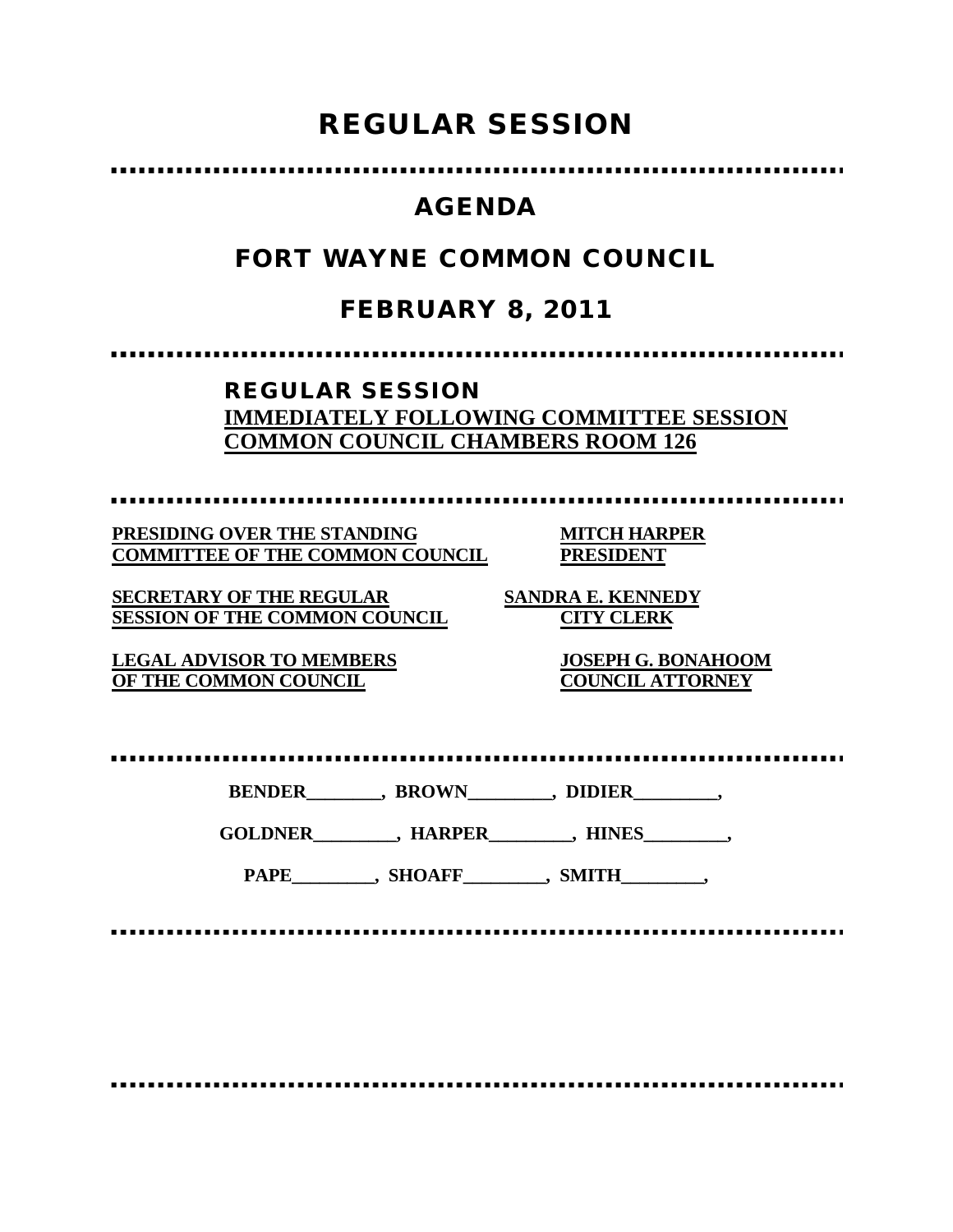# **ORDER OF THE AGENDA**

**PRESENTATION OF NATIONAL COLORS SERGEANT-AT-ARMS**

**ROLL CALL SANDRA E. KENNEDY CITY CLERK**

**ADOPTION OF THE AGENDA**

**PRESIDENT'S REPORT AND COMMENTS MITCH HARPER** 

**PRESIDENT**

### **INTRODUCTION OF ORDINANCES AND RESOLUTIONS – PAGES 3 THRU 5**

**PASSAGE OF ORDINANCES AND RESOLUTIONS – PAGES 6 THRU 8**

**MISCELLANEOUS BUSINESS**

**CHAIR OPEN FOR COMMENTS – FROM CITIZENS AND COUNCIL MEMBERS**

**RETIREMENT OF COLORS**

**ADJOURNMENT**

# **ORDINANCES AND RESOLUTIONS UP FOR INTRODUCTION**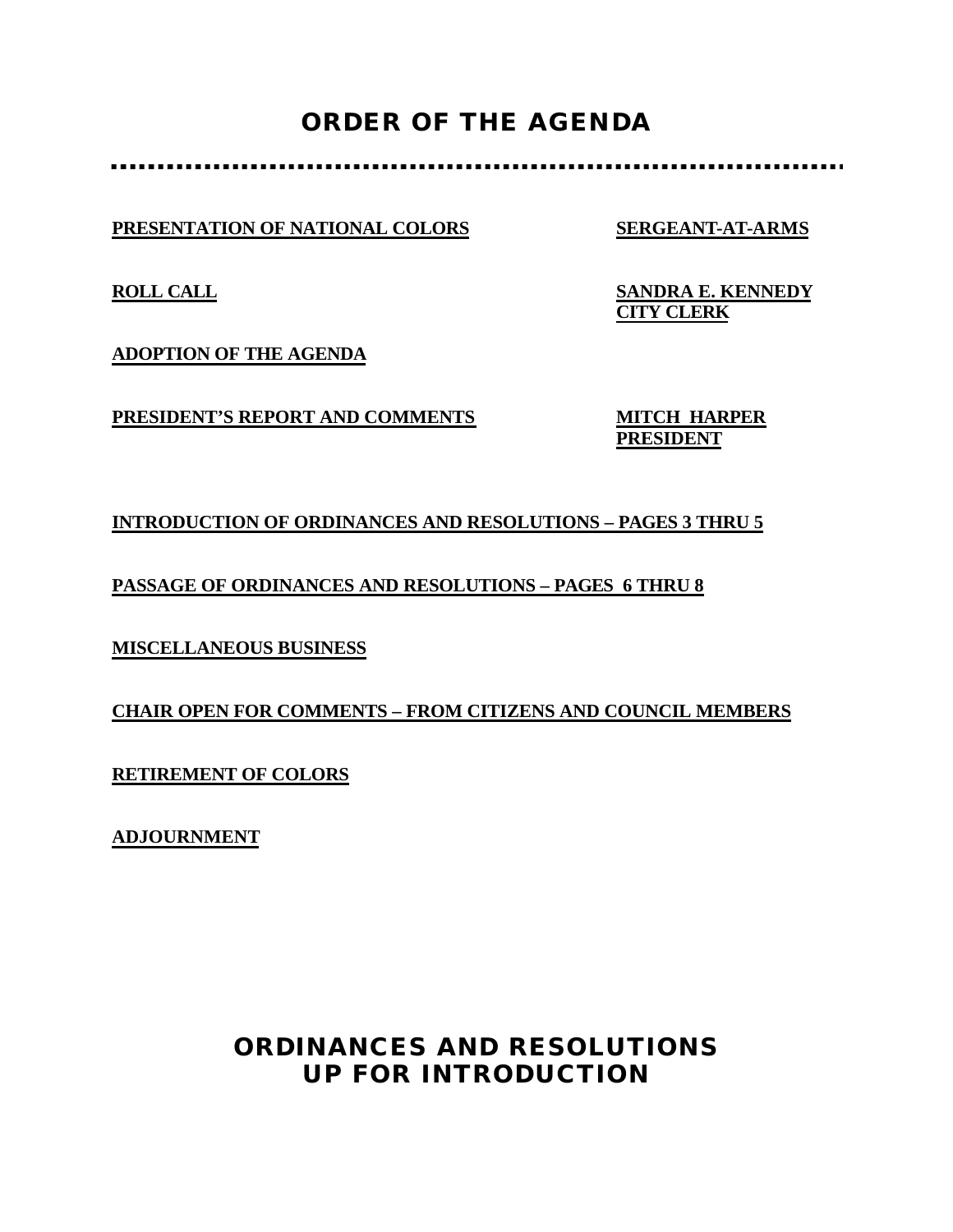## **CITY UTILITIES COMMITTEE**

*Glynn A. Hines – Chair Marty Bender – Co-Chair All Council Members*

### **ACTION**

**S-11-02-02**

**AN ORDINANCE approving the awarding of ITB #3309 – annual requirements for concrete and supplies for 2011 by the City of Fort Wayne, Indiana, by and through its Department of Purchasing and Irving Ready Mix for the Water Pollution Control Maintenance/Stormwater Maintenance Departments and Water Maintenance & Service Department**

**Total cost of \$215,000**

## **FINANCE COMMITTEE**

*Thomas E. Smith – Chair Elizabeth M. Brown – Co-Chair All Council Members*

**R-11-02-08**

**A RESOLUTION authorizing the transfer of funds between certain accounts within the 2011 budgets of certain City Departments**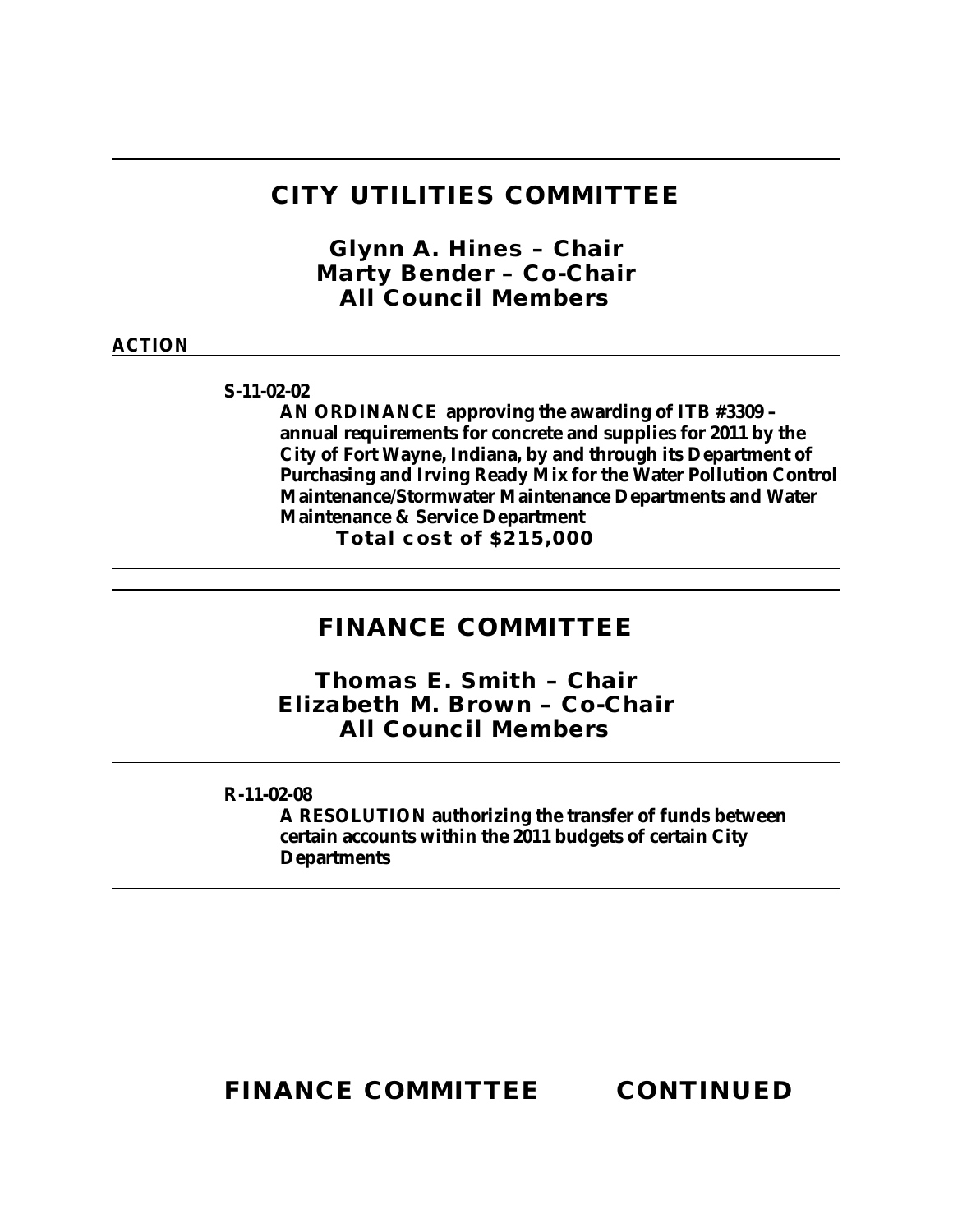#### **ACTION**

#### **S-11-02-04**

**AN ORDINANCE approving the awarding of ITB #3313 – purchase of passenger and police vehicles in 2011 by the City of Fort Wayne, Indiana, by and through its Department of Purchasing and Dimension Ford and Kelly Chevrolet for the various City of Fort Wayne Departments Total cost of \$1,990,875.36**

**Dimension \$ 418,654.00 Kelly \$1,572,221.36**

#### **S-11-02-09**

**AN ORDINANCE approving the purchase and installation of equipment and services to expand an existing computerized telephone system at a total cost of \$1,166,000 from and through G3 Technology Partners in connection with the Board of Public Works**

**Total cost of \$1,166,000**

### **REGULATIONS COMMITTEE**

*John Shoaff - Chair Thomas F. Didier – Co-Chair All Council Members*

#### **R-11-02-01**

**A RESOLUTION approving the amendment of Fort Wayne's Comprehensive Plan, Plan-It-Allen, to add "Walk Fort Wayne: A Plan to enhance Local Transportation Options"**

### **REGULATIONS COMMITTEE CONTINUED**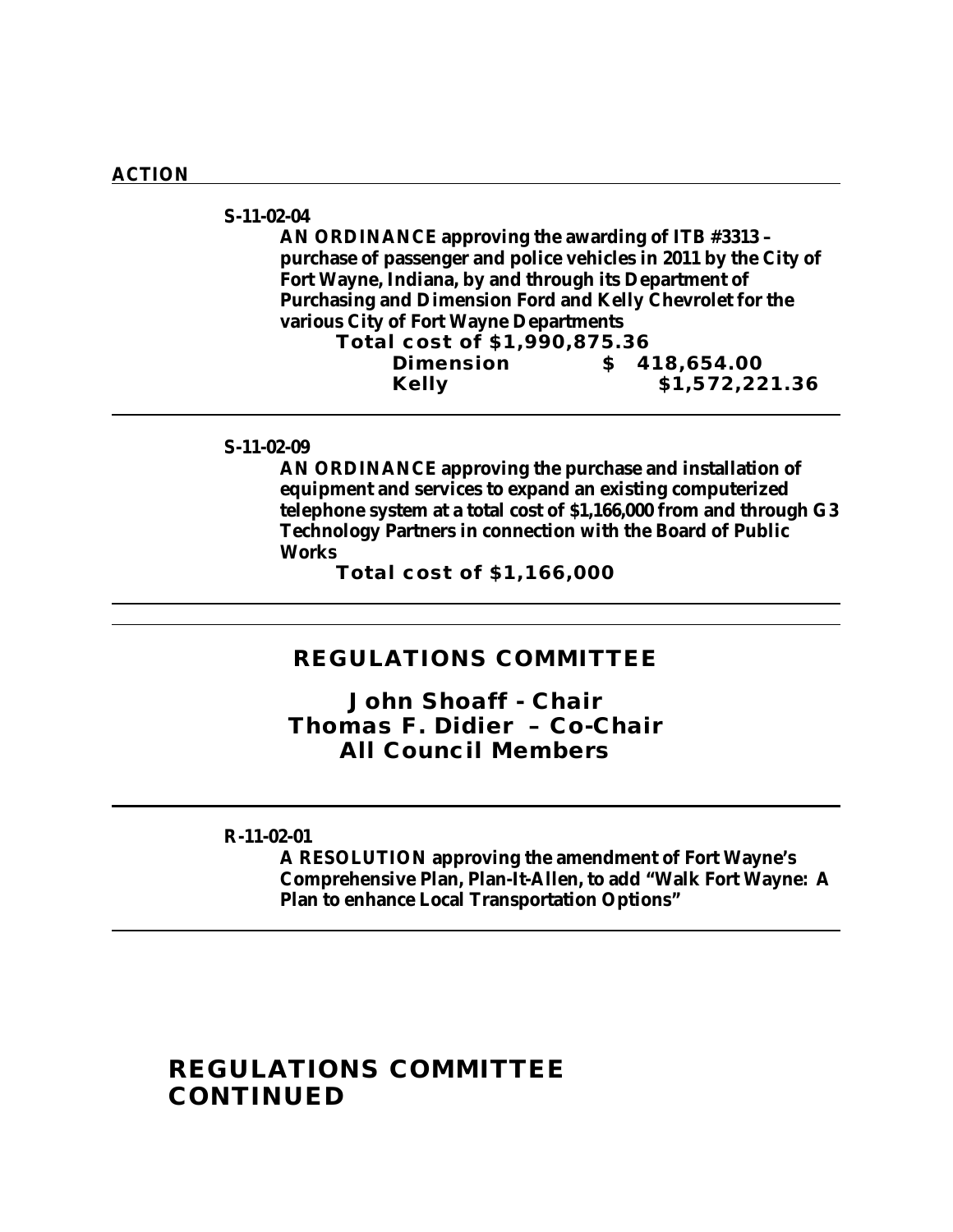### **ACTION**

### **S-11-02-06 AN ORDINANCE establishing the Consolidated Communications Partnership Fund**

### **S-11-02-07**

**AN ORDINANCE establishing the Public Safety Academy Operating Fund**

# **PUBLIC WORKS COMMITTEE**

**No Ordinances or Resolutions up for introduction**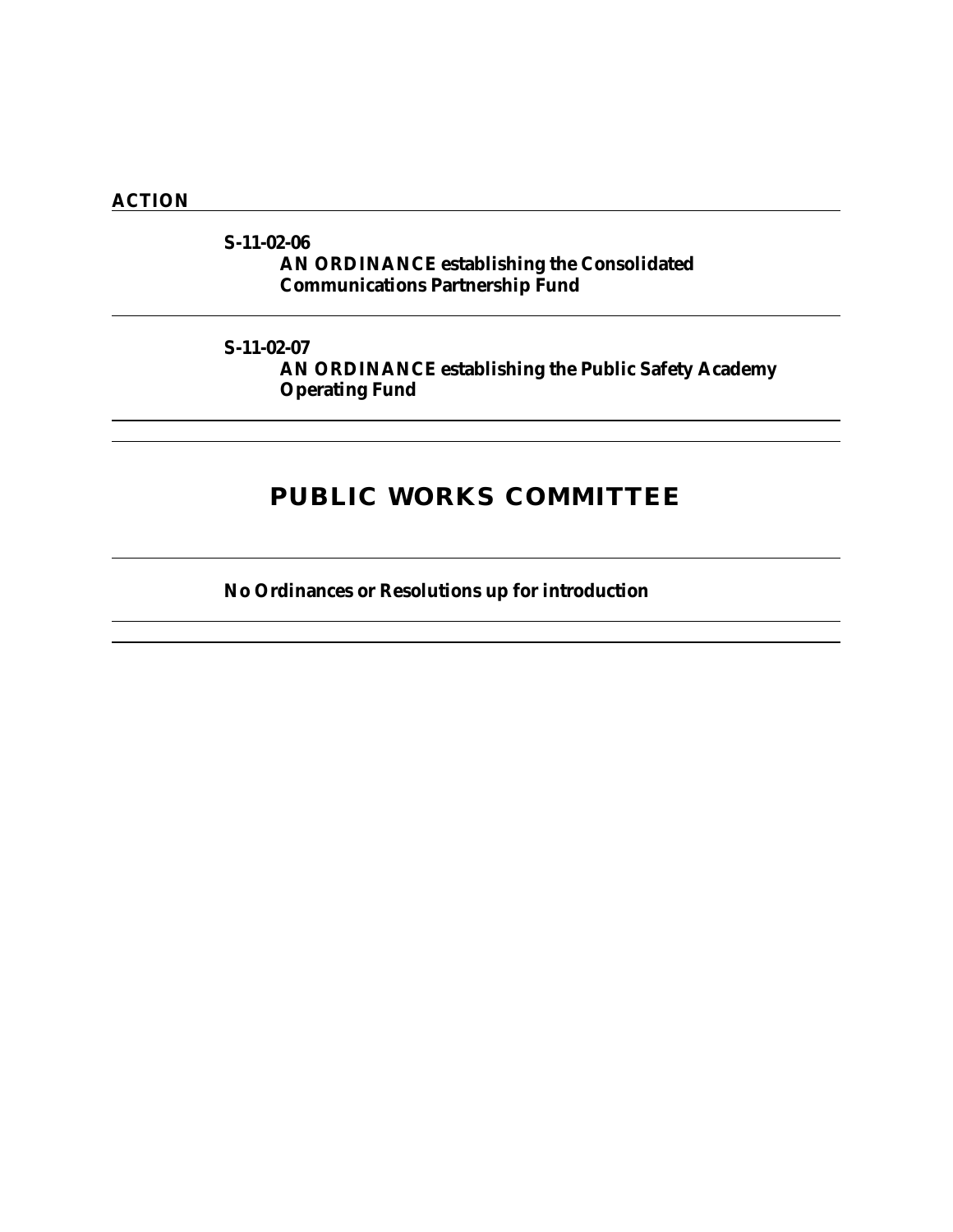## **ORDINANCES AND RESOLUTIONS UP FOR PASSAGE**

## **CITY UTILITIES COMMITTEE**

*Glynn A. Hines – Chair Marty Bender – Co-Chair All Council Members*

**ACTION**

**S-11-01-20**

**AN ORDINANCE approving Cipp 2010 small diameter package #3: Res. #2316-2010 – WO 75450 between Insituform in connection with the Board of Public Works Total cost of \$1,017,443**

**S-11-01-21**

**AN ORDINANCE approving Beckett's Run Relief Interceptor-Phase 1: Res. #2223-2009, W.O. #75411 between S. J. Louis Construction, Inc., in connection with the Board of Public Works Total cost of \$5,918,973**

### **FINANCE COMMITTEE**

*Thomas E. Smith - Chair*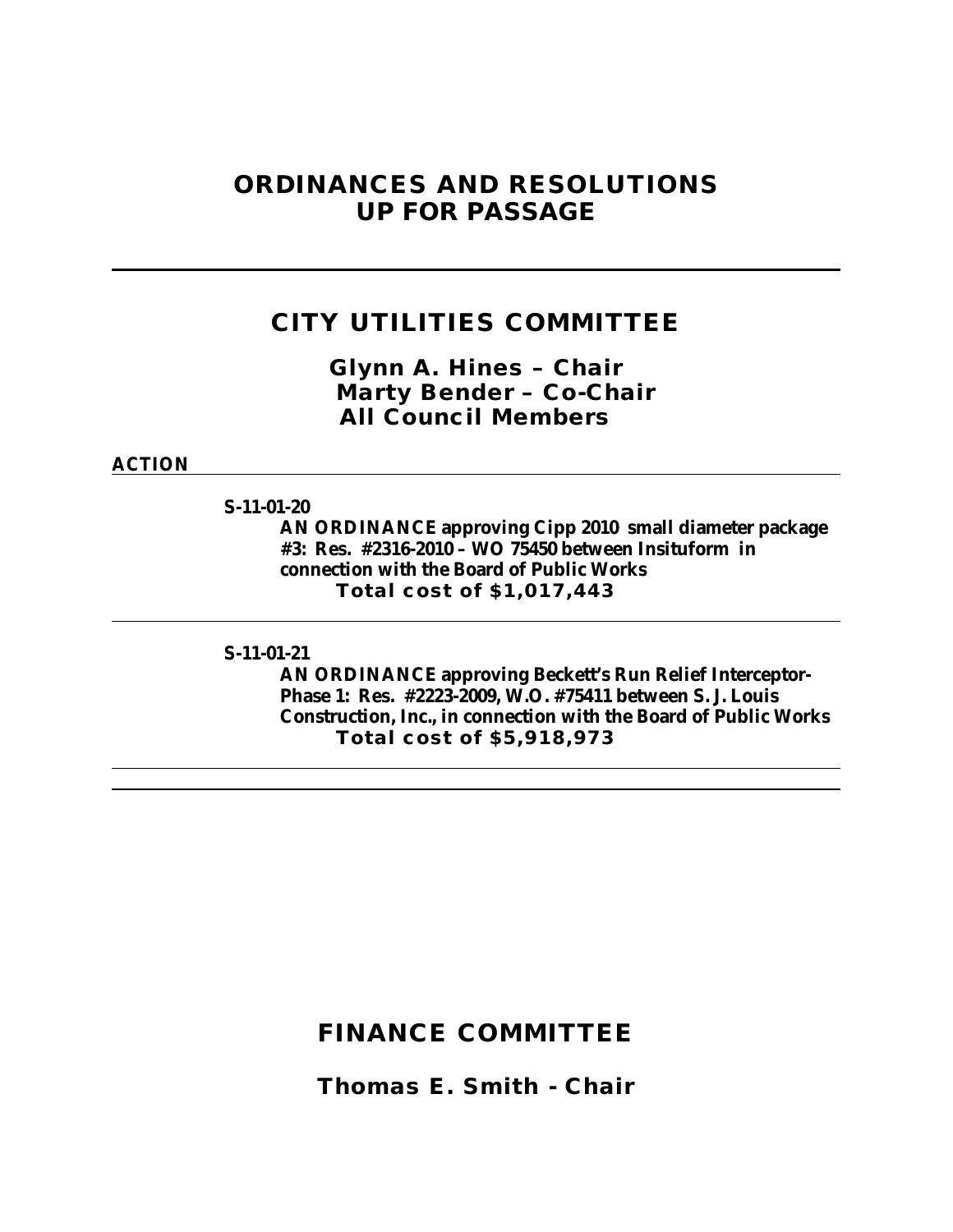### *Elizabeth M. Brown – Co-Chair All Council Members*

### **ACTION**

**S-11-01-19**

**AN ORDINANCE approving the awarding of contract for Aircard Service by the City of Fort Wayne, Indiana, for the Fort Wayne Police Department Total cost of \$126,042**

#### **S-11-01-16**

**AN ORDINANCE approving the awarding of ITB #3278 – Foellinger Theater Roof Improvement by and through its Department of Purchasing for the Fort Wayne Parks and Recreation Department Total cost of \$160,290**

#### **A-11-01-12**

**AN ORDINANCE appropriating monies into certain accounts for the 2011 Budgets of various funds and departments of the reducing the unappropriated and unobligated balance of the particular fund involved as required to meet obligations for the remainder of 2011**

**Total amount \$3,340,394**

#### **R-11-01-18**

**A CONFIRMING RESOLUTION designating an "Economic Revitalization Area" for property known as 200 Sixth Street (Advantage Direct 365 Corporation)**

**Total cost of \$740,599 – new equipment will** 

**be** 

**Purchased and two full-time jobs will be created**

# **REGULATIONS COMMITTEE**

*John Shoaff – Chair*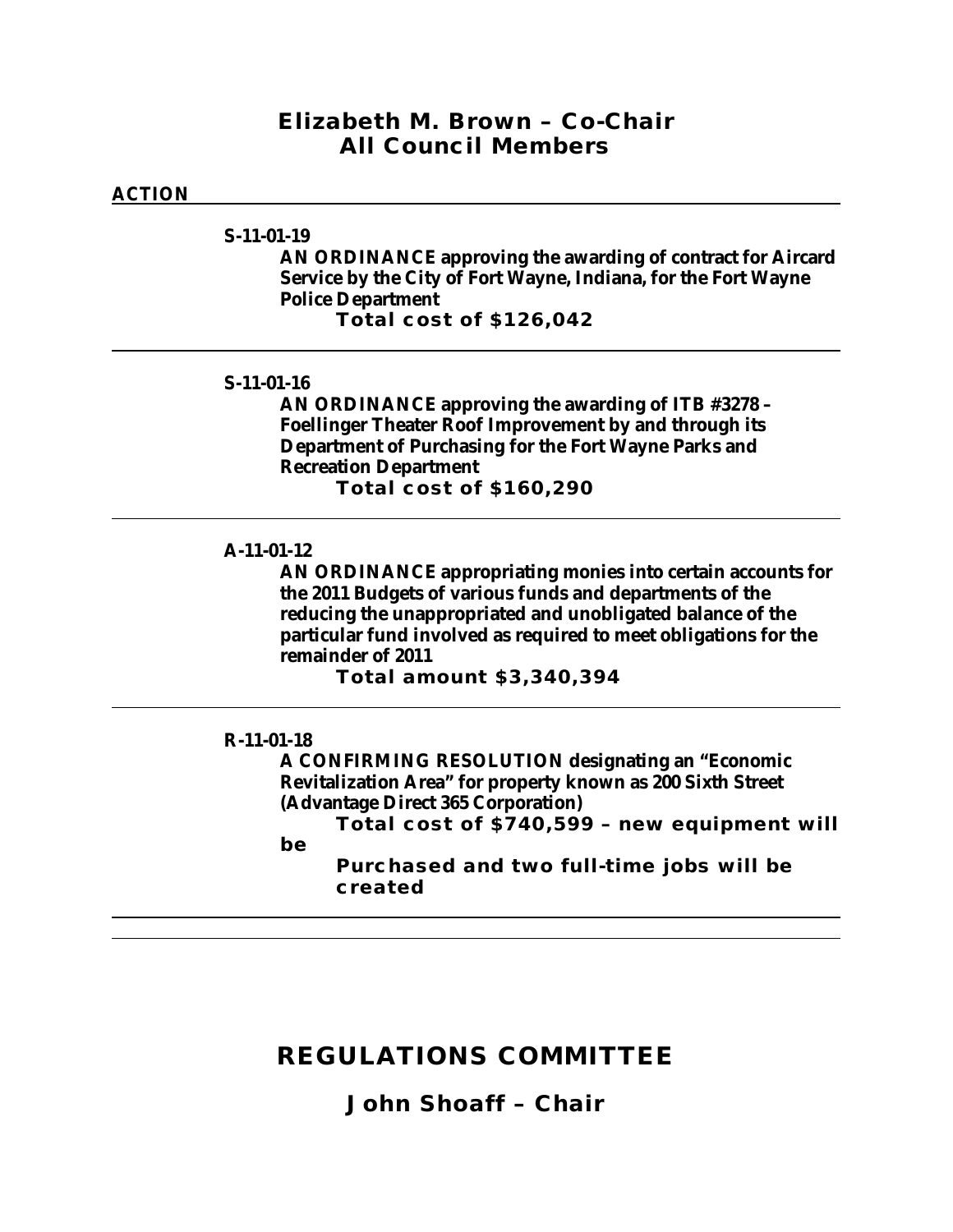### *Thomas F. Didier – Co-Chair All Council Members*

### **ACTION**

### **Z-10-11-13**

**AN ORDINANCE amending the City of Fort Wayne Zoning Map No. D-02 (Sec. 7 of Wayne Township) Rezone from R1/Single to CM1/Professional Offices – to allow for an office use on the site**

### **Z-11-01-02**

**AN ORDINANCE amending the City of Fort Wayne Zoning Map No. O-06 (Sec. 1 of Wayne Township) Rezone from R-2 Attached Single Family to R3-Multiple Family Residential for the construction of a student housing building – intersection of East Washington Blvd and Walter Street**

# **PUBLIC WORKS COMMITTEE**

### **No Ordinances or Resolutions up for passage**

**PREPARED BY THE OFFICE SANDRA E. KENNEDY OF THE CITY CLERK CITY CLERK**